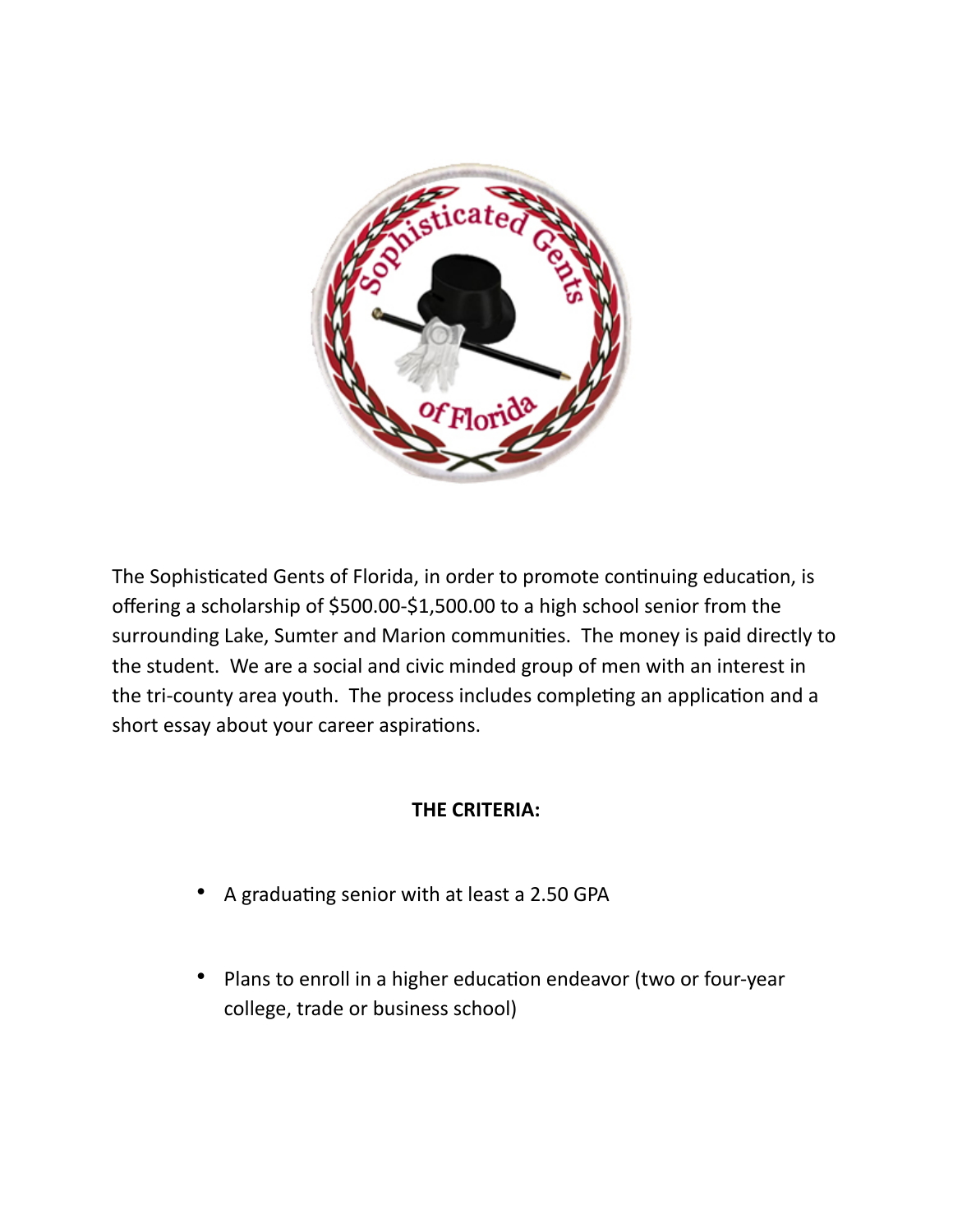(Preference will be given to African-American male candidates)



# APPLICATION FOR SOPHISTICATED GENTS

### SCHOLARSHIP

STUDENT PROFILE

| <b>NAME</b>        |                           |              |
|--------------------|---------------------------|--------------|
| <b>ADDRESS</b>     |                           |              |
| <b>WHITE</b>       | HISPANIC AFRICAN-AMERICAN | <b>ASIAN</b> |
| <b>OTHER</b>       |                           |              |
| <b>PHONE</b>       |                           |              |
| <b>EMAIL</b>       |                           |              |
| <b>HIGH SCHOOL</b> |                           |              |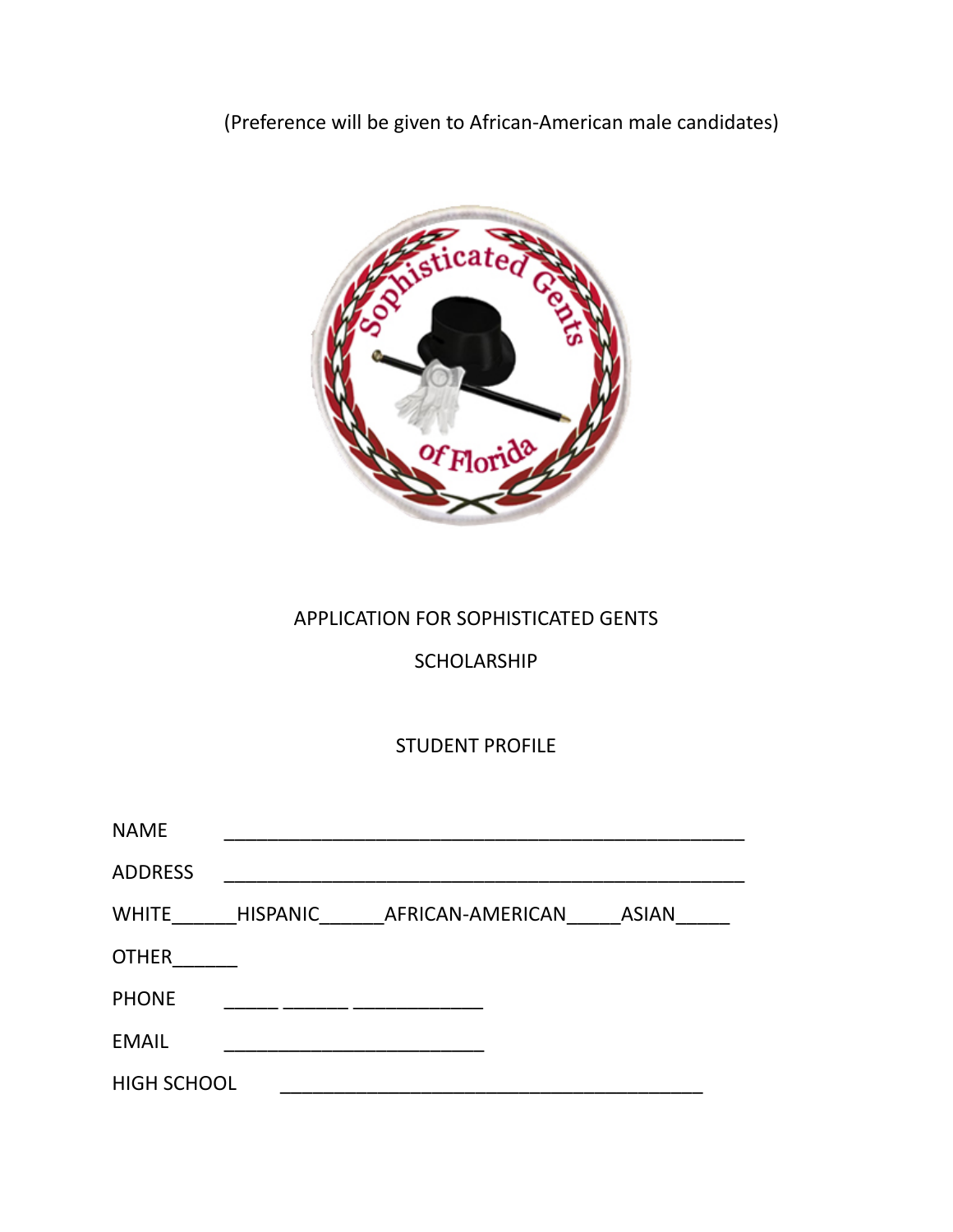CURRENT GPA \_\_\_\_\_\_\_\_\_

SCHOOLS APPLYING TO: \_\_\_\_\_\_\_\_\_\_\_\_\_\_\_\_\_\_\_\_\_\_\_\_\_\_\_\_\_\_\_\_\_\_\_\_\_\_\_\_\_\_\_\_\_

## **SCHOOL & COMMUNITY ACTIVITIES AND HOBBIES**

- I. You will establish your eligibility and enhance your chances of winning an award by responding to the following:
	- (a) Have your work experiences and/or school activities added to your development? If so, expand on this.

(b) Have you been involved in any civic or community service? How has this impacted your maturity or career goals?

(c) Have you had the opportunity to serve as a leader or a committee team member? Describe your duties and responsibilities.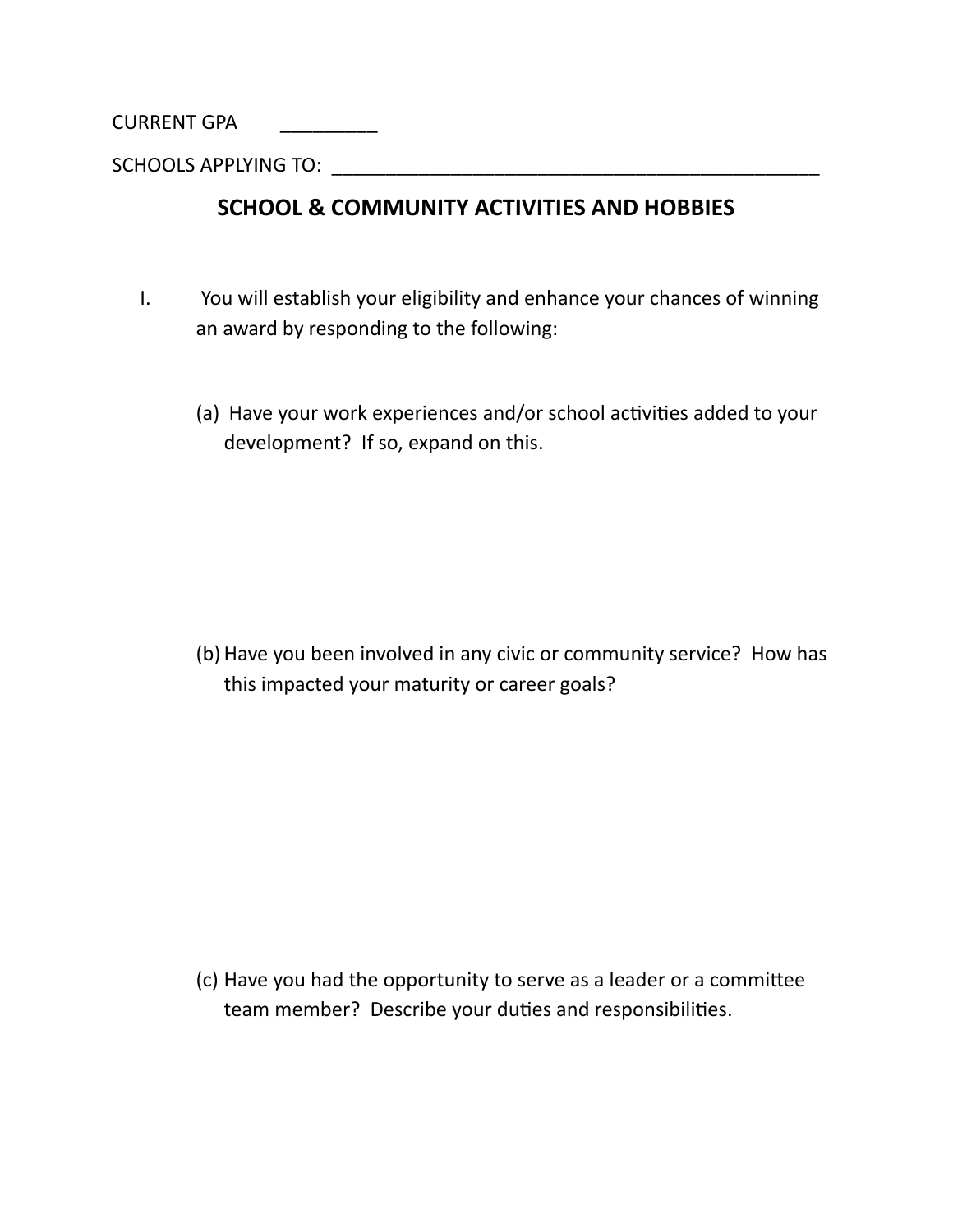(d) What do you expect to accomplish by continuing your education in a college/university or a trade/business college or school?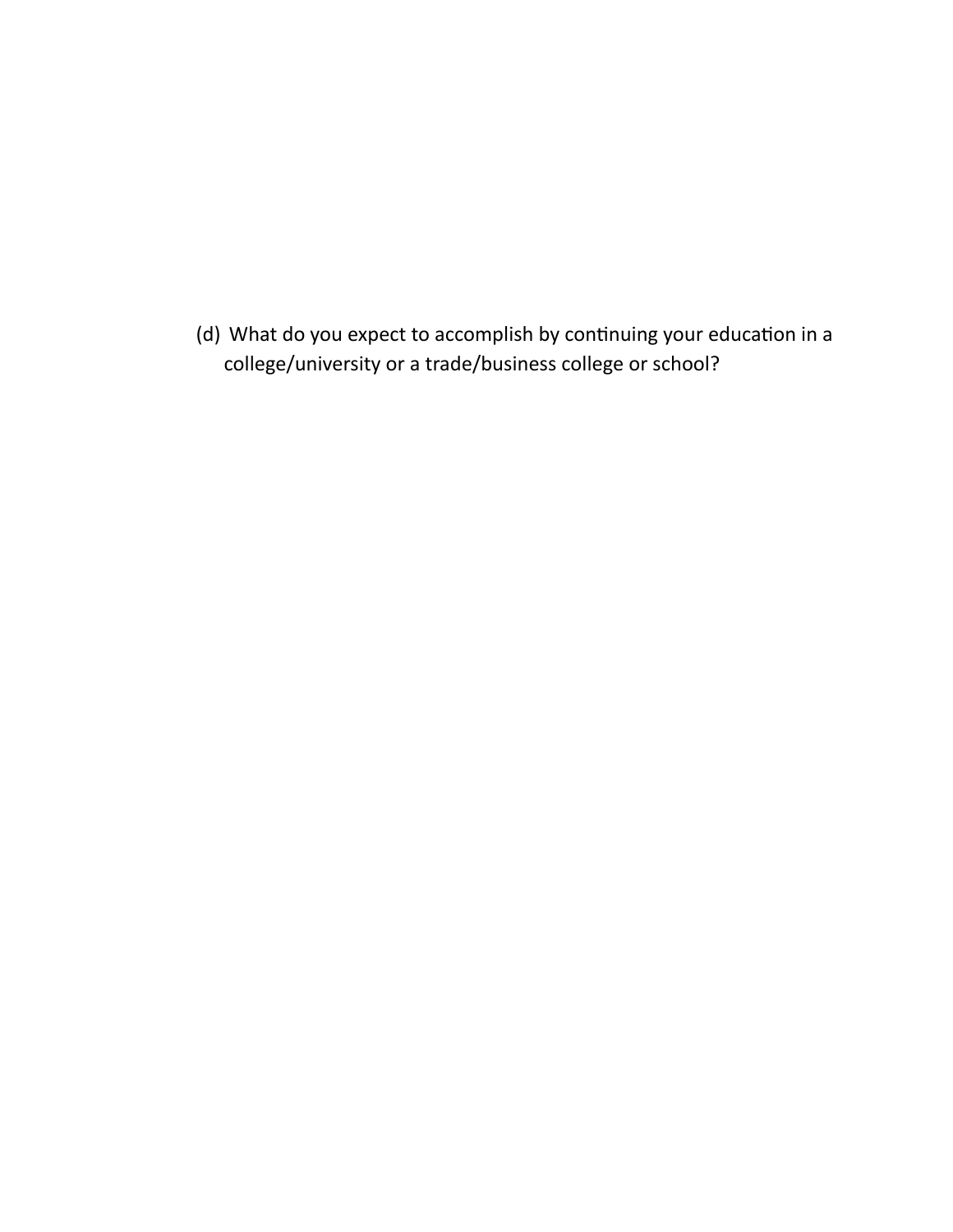# **ESSAY**

(e) In 200-300 words clearly explain how this award will assist you in achieving your goals.